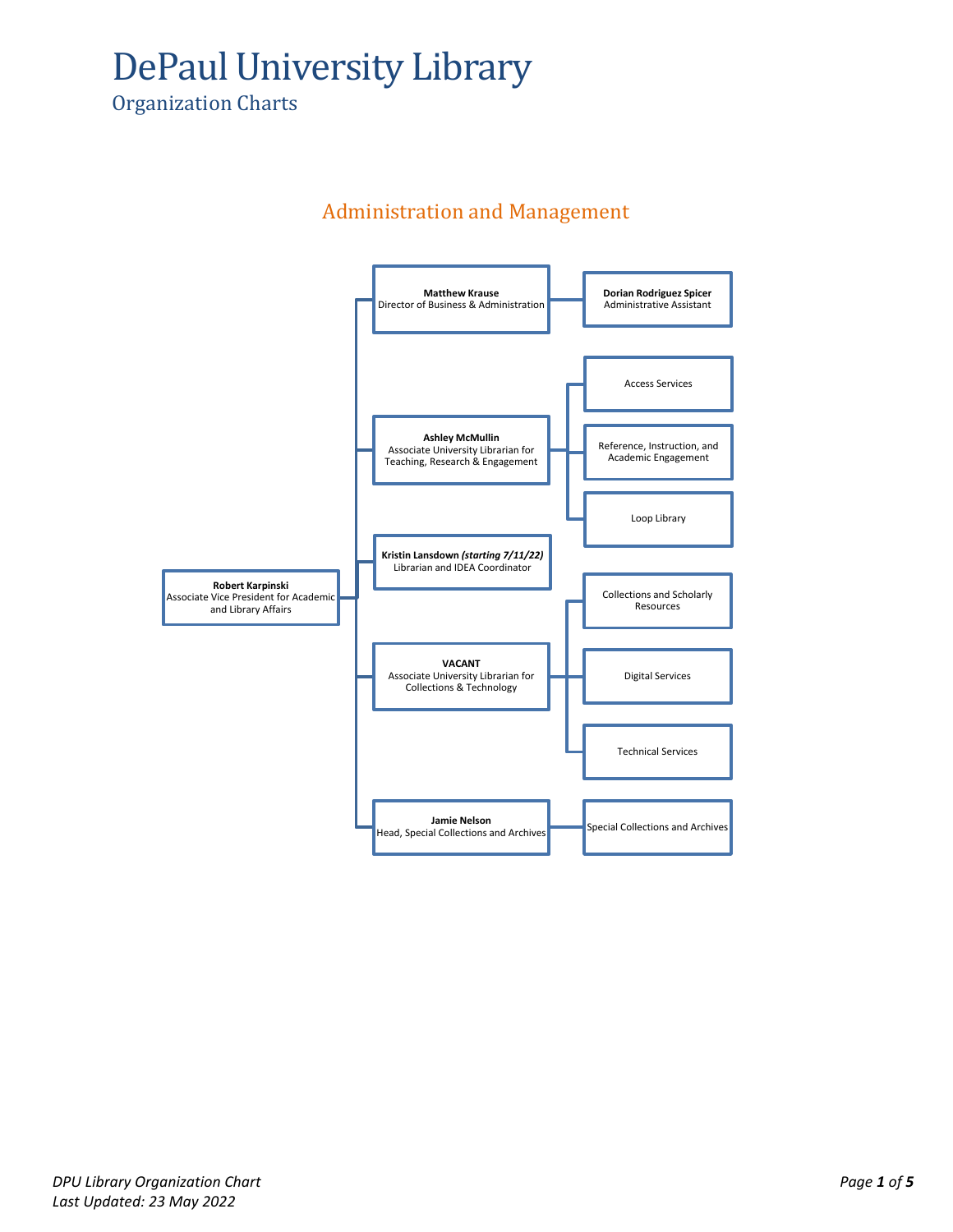### Teaching, Learning & Research Services

#### Access Services Staff

#### Loop Library Staff

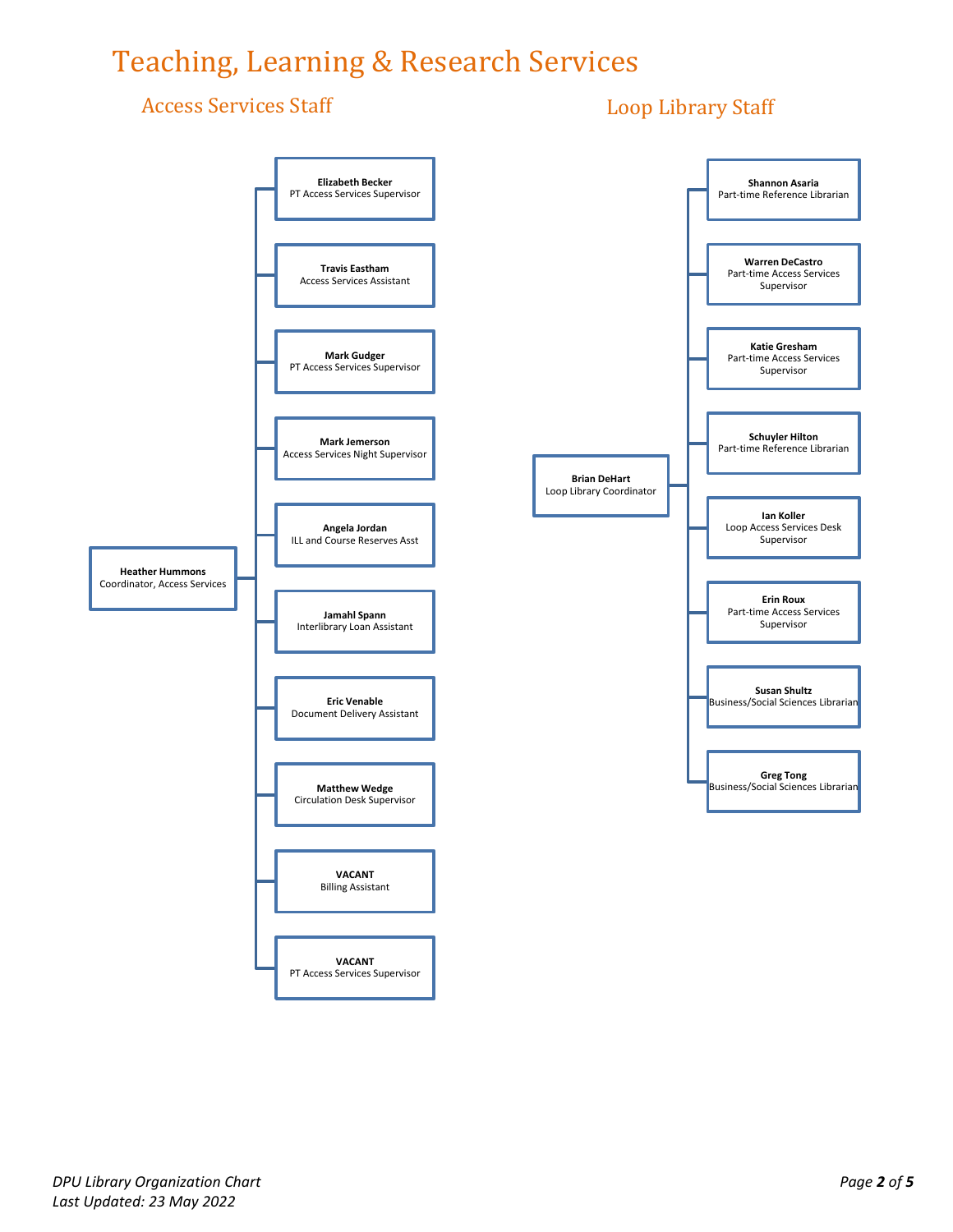### Teaching, Learning & Research Services (cont.)



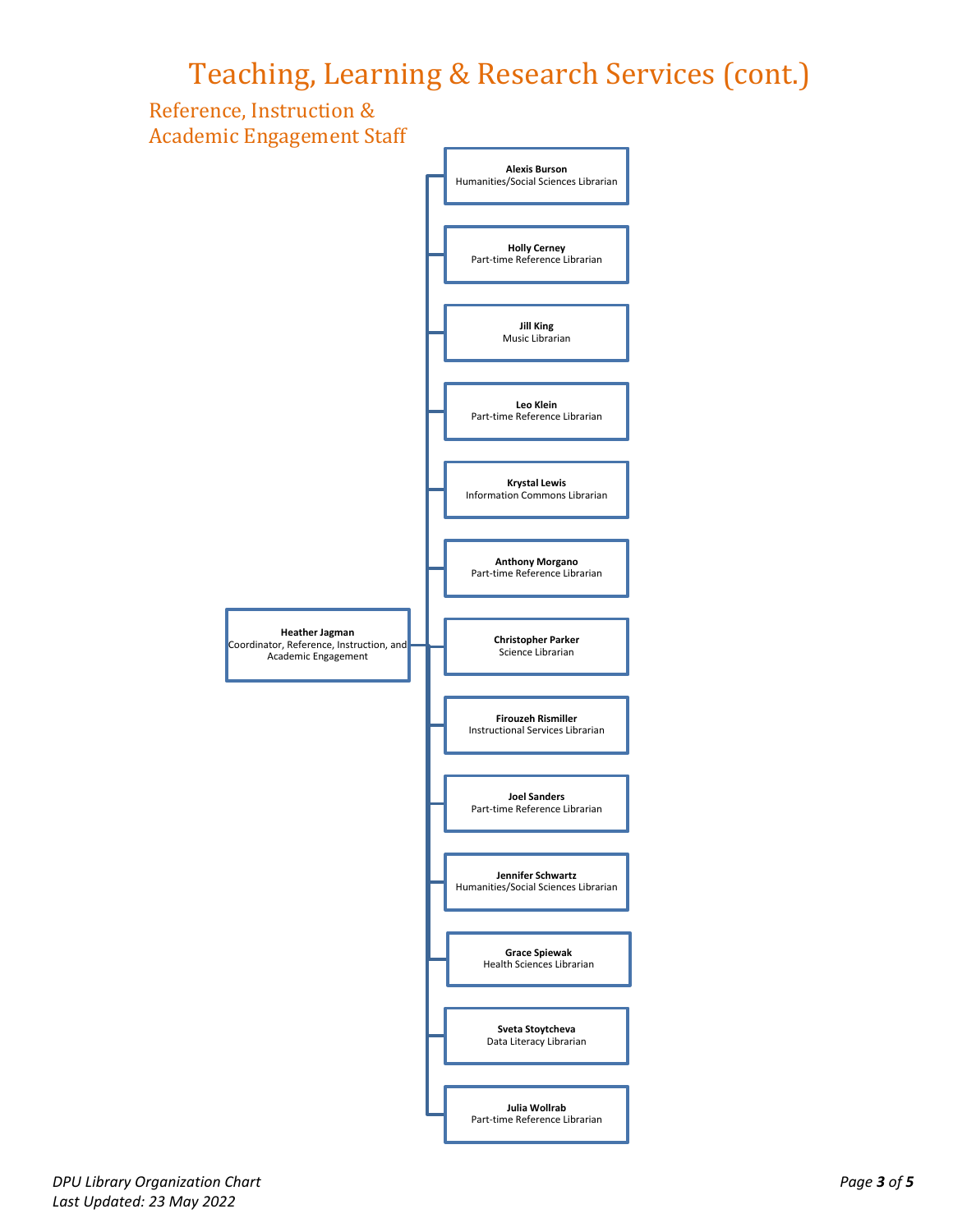## Collections Services and Technologies

#### Collection Development Staff